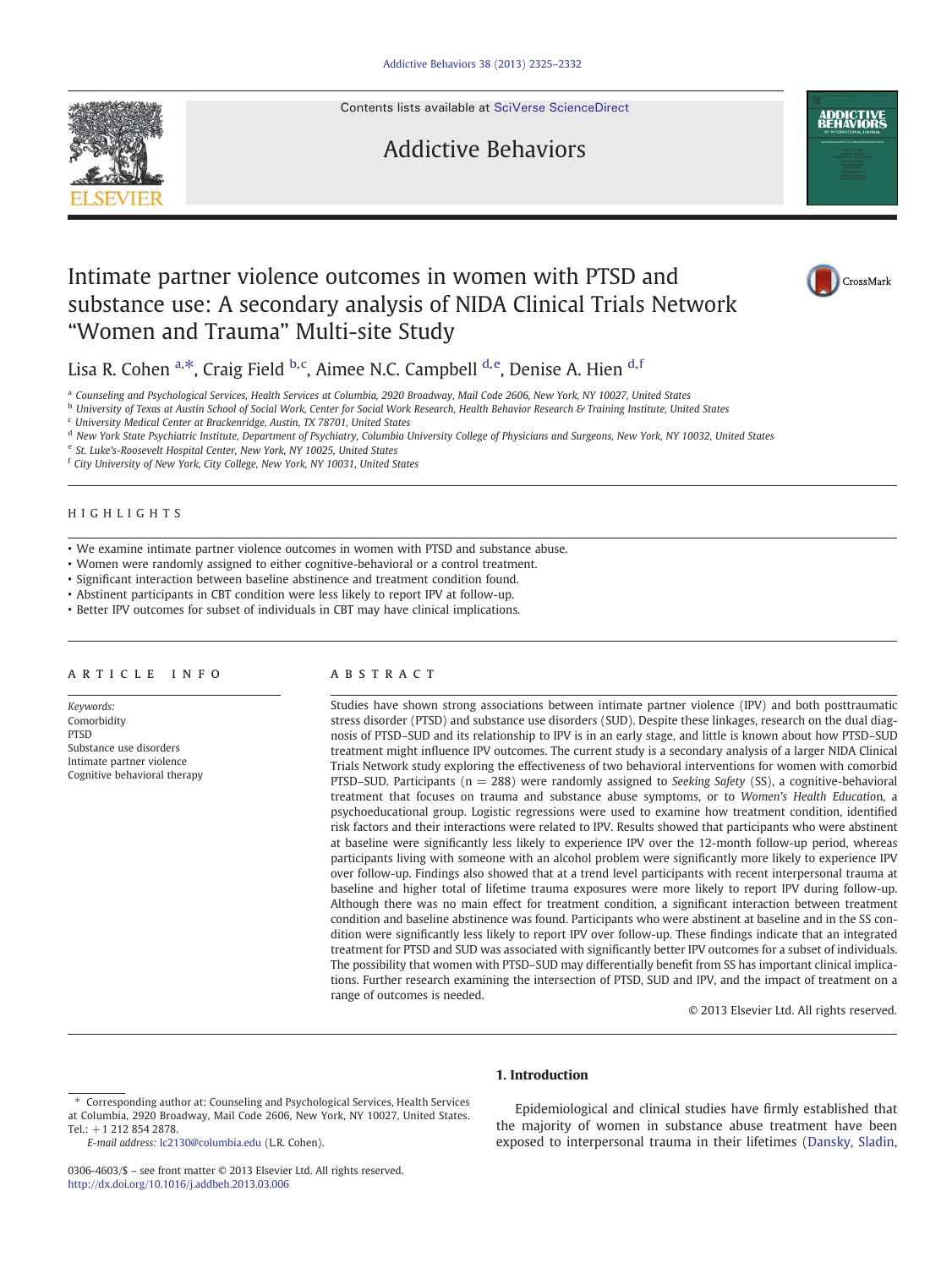[Brady, Kilpatrick, & Resnick, 1995; Lincoln, Liebschultz, Chernoff,](#page-6-0) [Nguyen, & Amaro, 2006; Mills, Lynskey, Teesson, Ross, & Dark,](#page-6-0) [2005\)](#page-6-0), and commonly have co-occurring post-traumatic stress disorder (PTSD) ([Brady, Dansky, Back, Foa, & Carroll, 2001; Donovan,](#page-6-0) [Padin-Rivera, & Kowaliw, 2001; Najavits, Weiss, & Shaw, 1997;](#page-6-0) Triffl[eman, 2003\)](#page-6-0). Prevalence estimates indicate that as many as 80% of women seeking treatment for substance use disorders (SUD) report lifetime histories of sexual and/or physical assault ([Brady,](#page-6-0) [Killeen, Saladin, Dansken, & Becker, 1994; Cohen & Hien, 2006;](#page-6-0) [Dansky et al., 1995; Hien, Cohen, Litt, Miele, & Capstick, 2004; Hien](#page-6-0) [et al., 2009; Miller, Downs, & Testa, 1993](#page-6-0)), most often beginning in childhood ([Brown & Wolfe, 1994; Min, Farkas, Minnes, & Singer,](#page-6-0) [2007; Polusny & Follete, 1995\)](#page-6-0). Women with childhood trauma histories are vulnerable to repeated traumas in adulthood ([Classen, Palesh,](#page-6-0) [& Aggarwal, 2005; Fullilove et al., 1993; Nishith, Mechanic, & Resick,](#page-6-0) [2000\)](#page-6-0), which often takes the form of intimate partner violence (IPV) ([Desai, Arias, Thompson, & Basile, 2002; West, Williams, &](#page-7-0) [Siegel, 2000](#page-7-0)). Women with childhood abuse histories are two to three times more likely to be subsequently exposed to IPV as compared to women without abuse histories ([Coid et al., 2001;](#page-6-0) Whitfi[eld, Anda, Dube, & Felitti, 2003\)](#page-6-0).

Strong associations have been found between IPV and PTSD (see [Dutton, 2009](#page-7-0) for review), with PTSD being identified as one the most prevalent mental health sequelae of IPV [\(Campbell, 2002;](#page-6-0) [Golding, 1999\)](#page-6-0). Across studies, significantly higher rates of PTSD have been found among female survivors of IPV ranging from 31 to 84% [\(Anderson, 2002; Coker, Weston, Creson, Justice, & Blakeney,](#page-6-0) [2005; Coker et al., 2002; Golding, 1999](#page-6-0)), as compared to women in the general population in which lifetime prevalence rates are estimated at around 10% ([Kessler et al., 2005\)](#page-7-0).

Similarly, extensive empirical evidence supports an association between IPV and SUD for women in the community and in drug treatment [\(Centers for Disease Control and Prevention, 2008; Cunradi,](#page-6-0) [Caetano, & Schafer, 2002; Dansky, Byrne, & Brady, 1999; El-Bassel et](#page-6-0) [al., 2004; McKinney, Caetano, Rodriguez, & Okoro, 2010; Schneider,](#page-6-0) [Burnette, Hgen, & Timko, 2009](#page-6-0)). The Department of Justice [\(Collins](#page-6-0) [& Spencer, 2002](#page-6-0)) found that 36% of victims in domestic violence programs also had substance abuse problems. Studies have shown that women who abuse substances are significantly more likely to experience IPV, and that experiencing IPV is associated with increased drug and alcohol use [\(El-Bassel, Gilbert, Wu, Go, & Hill,](#page-7-0) [2005; Kilpatrick, Acierno, Resnick, Saunders, & Best, 1997; Martino,](#page-7-0) [Collins, & Ellickson, 2005; Testa, Livingston, & Hoffman, 2007; Testa,](#page-7-0) [Livingston, & Leonard, 2003](#page-7-0)), making substance abuse both a risk factor for and a consequence of IPV.

Despite demonstrated linkages between IPV and PTSD and IPV and SUD, empirical examination that specifically focuses on the dual diagnosis of PTSD–SUD and its relationship to IPV is in an early stage [\(Stewart & Israeli, 2002\)](#page-7-0). Historically, these domains have been treated and studied separately, with little research examining the overlap of these three problem areas. One exception is a study with an outpatient sample of dually diagnosed women with PTSD–SUD ( $n = 58$ ) showing that 50% had been physically assaulted by a partner and 45% had experienced sexual coercion by a partner in the past year [\(Najavits,](#page-7-0) [Sonn, Walsh, & Weiss, 2004](#page-7-0)).

Two recent studies that focus on the relationship between substance use and trauma/PTSD symptoms in community samples of women recently exposed to interpersonal violence are also of relevance. [Kaysen](#page-7-0) [et al. \(2007\)](#page-7-0) examined alcohol use in women ( $n = 326$ ) recruited from shelters and victim assistance programs. Findings showed that heavy drinkers reported more severe trauma symptoms with mediational analyses suggesting that the relationship between drinking and trauma symptoms was mediated by coping motives. Specifically, women who believed that drinking would be a useful way to cope were at the greatest risk for heavy alcohol use. [Peters, Khondkaryan, &](#page-7-0) [Sullivan \(2012\)](#page-7-0) explored the associations between alcohol and drug use, PTSD and partner violence severity in urban women currently experiencing IPV ( $n = 212$ ). Findings indicated that stronger positive alcohol and drug expectancies, particularly in the area of tension reduction, correlated with more frequent and severe alcohol use, more severe PTSD symptoms and greater severity of IPV. Both studies provide some support for the "self-medication" hypothesis ([Khantzian, 1997](#page-7-0)), which posits that some individuals with trauma histories and related PTSD use substances in an effort to manage or avoid distressing symptoms. These studies represent an initial step in understanding the complex relationships among PTSD, substance use and IPV with potential implications for future intervention efforts.

Still, very little is known about how to effectively address IPV in the context of PTSD–SUD, how best to intervene so as to interrupt the PTSD/SUD/IPV cycle, and how treatments designed to treat PTSD and SUD symptoms may also influence IPV outcomes. However, significant advances in the treatment of comorbid PTSD–SUD create a promising backdrop in which to consider the interaction with IPV. Historically, treatment for substance abusing women has not addressed trauma-related symptoms. As the extent of PTSD–SUD comorbidity, and its implications for treatment retention and outcomes has been uncovered over the past two decades, a number of manualized cognitive behaviorally oriented therapies have been developed and tested (e.g., Brady et al., 2001; [Covington, Burke,](#page-6-0) [Keaton, & Norcott, 2008; Donovan et al., 2001; Najavits, 2002;](#page-6-0) Triffl[eman, Carroll, & Kellogg, 1999](#page-6-0)). Empirical support for these treatments has demonstrated a promise in reducing PTSD and SUD symptoms (e.g., [Donovan et al., 2001; Gatz et al., 2007; Hien et al.,](#page-7-0) [2004; Hien et al., 2009; Najavits, Weiss, Shaw, & Muenz, 1998](#page-7-0)). Currently, Seeking Safety is the only integrated PTSD–SUD treatment model that meets the criteria necessary to be considered an effective or evidence based treatment [\(Najavits, 2009\)](#page-7-0).

The "Women and Trauma Study," conducted within the National Drug Abuse Treatment Clinical Trials Network (CTN), is the largest multisite randomized clinical trial to date conducted within outpatient substance abuse treatment programs with women with co-occurring PTSD. The study tested the effect of Seeking Safety ([Najavits, 2002\)](#page-7-0), compared to an attention control health education group (Women's Health Education). Overall findings did not provide support for the superiority of Seeking Safety over Women's Health Education ([Hien et](#page-7-0) [al., 2009](#page-7-0)). Among these women, statistically and clinically significant reductions in PTSD symptoms were found over the one-year study follow-up period, but there were no significant differences between treatments. Substance abuse outcomes did not change significantly in either treatment.

Numerous secondary analyses, however, have revealed evidence for superiority of Seeking Safety over Women's Health Education in reducing substance use among those who had significant changes in PTSD symptoms and among those who had more severe substance use at baseline ([Hien et al., 2010\)](#page-7-0). Seeking Safety was also significantly more effective in reducing risky sexual behavior among those at highest risk ([Hien et al., 2010\)](#page-7-0). Thus, in addition to PTSD and SUD symptoms, Seeking Safety appears to impact other risk behavior outcomes that were not the main focus of the intervention. These findings emphasize the importance of expanding upon primary outcome analyses to examine an array of relevant variables, as well as potential interactions between treatment condition and patient characteristics to understand for which participants and under which conditions trauma-related treatment may work best.

One important area that has yet to be examined is how PTSD–SUD treatments may influence women's experiences of physical and sexual violence with partners. The current study aims to minimize this gap by focusing on the effect of Seeking Safety and Women's Health Education on IPV. Given that Seeking Safety is a trauma-integrated treatment that emphasizes the importance of safety and focuses on providing specific skills for participants to assess, manage and avoid high-risk situations, we hypothesize that women receiving this intervention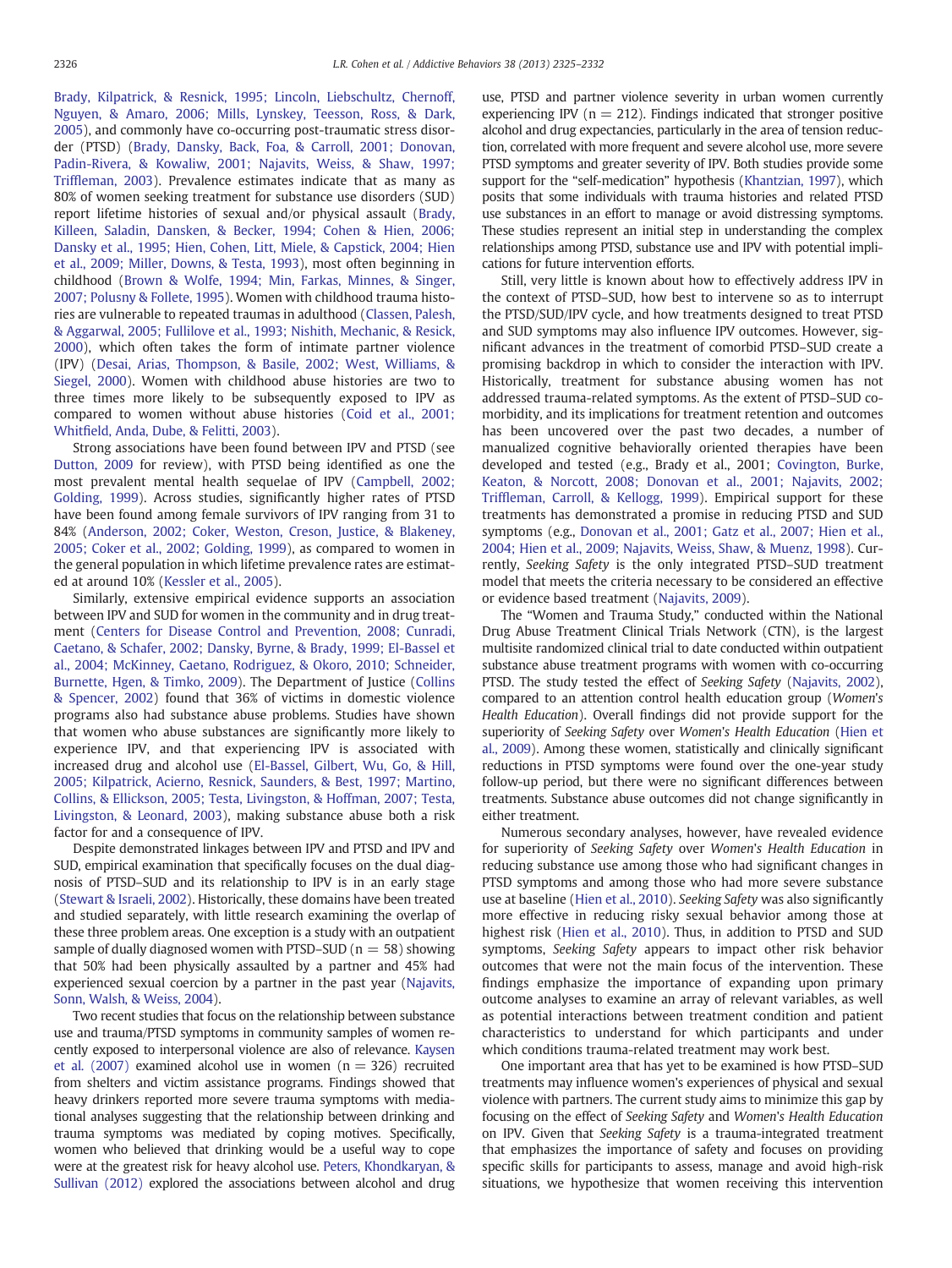will report less IPV compared to women receiving the control treatment over the 12-month post-treatment follow-up period. A range of identified risk factors including PTSD symptoms, substance use, lifetime and recent trauma exposure, and living with a substance using person, was also expected to be associated with IPV outcomes and to interact with treatment condition.

### 2. Method

# 2.1. Participants

Data for this analysis was derived from the CTN sponsored "Women and Trauma Study" (for additional details see [Hien et al.,](#page-7-0) [2009\)](#page-7-0). This multisite trial consisted of seven community-based outpatient treatment programs in diverse locations across the United States. A total of 353 women were recruited via brochures, flyers, and advertisements, as well as through referrals by treatment program staff, and randomized over 21 months in 2004 and 2005. Eligible participants had at least one lifetime traumatic event and met DSM-IV criteria for either full or sub-threshold PTSD in the past 30 days. Sub-threshold PTSD differs from full PTSD in that participants could meet either criterion C (avoidance of trauma reminders and emotional numbing) or criterion D (hyper-arousal), but not both as in the full diagnostic requirement. Participants also had to be between the ages of 18 and 65, have used alcohol or an illicit substance within the prior 6-months, and meet current drug or alcohol abuse/dependence criteria, and be enrolled in the participating treatment program. Women were excluded if they had impaired mental cognition (evaluated using the Mini-Mental Status Exam [\(Folstein,](#page-7-0) [Folstein, & McHugh, 1975](#page-7-0))), significant risk of suicidal/homicidal behavior, history of schizophrenia-spectrum diagnosis, or active psychosis.

# 2.2. Procedures

Participants completed a brief eligibility screen ( $n = 1963$ ) and initial interview to confirm eligibility ( $n = 571$ ). This was followed by a baseline assessment ( $n = 370$ ) and randomization ( $n = 353$ ) (see [Hien et al., 2009](#page-7-0) for additional information). Each participant was randomized into one of two 12-session group interventions using one blocked randomization list known only to the study statistician (each site received 60 sealed envelopes with randomization number and treatment assignment). Randomization was stratified by prescription psychotropic medication use and substance use disorder type (alcohol use disorder only versus drug use disorder/drug and alcohol use disorders). Treatment consisted of two 90-minute sessions per week for 6 weeks. Participants completed brief, weekly assessments during treatment to collect substance use and PTSD symptom data and were reassessed at 1-week, 3-, 6-, and 12-month post-treatment.

#### 2.3. Interventions

Seeking Safety Treatment [\(Najavits, 2002](#page-7-0)) is a short-term manualized therapy, using cognitive-behavioral strategies to reduce substance use and the negative impact of trauma exposure. Each session is similarly structured beginning with a check on safety and coping, an introduction using a quotation as a point of inspiration, a presentation of the session topic and materials, and a check-out used to reinforce progress and provide feedback. Seeking Safety includes basic education on substance use disorders and PTSD, action skills to prevent drug use and control PTSD symptoms, cognitive restructuring with particular attention to maladaptive thoughts associated with substance use and trauma symptoms, relationship issues and developing effective communication skills to build a healthy support network.

Women's Health Education ([Miller, Pagan, & Tross, 1998](#page-7-0)) is a psychoeducational intervention that focuses on general health topics pertinent to women (e.g., female anatomy, human sexual behavior, pregnancy and childbirth, nutrition, and diabetes). The Women's Health Education provides equivalent facilitator attention, expectancy of benefit, and issue oriented focus, but does not provide theory driven techniques, such as cognitive behavioral therapy, or psychoeducation specific to substance abuse and PTSD. All sessions have the same structure and include an introduction of the topic, topic presentation using both didactic and interactive styles, participant exercises to facilitate group discussion and goal-setting.

# 2.4. Training and fidelity

Counselors and supervisors from each site were selected based on 1) willingness to be randomized, and 2) demonstrated ability to deliver a manualized, cognitive behavioral style of therapy based on an audiotaped relapse prevention session. Two counselors and two supervisors per site were randomized to deliver one of the two study interventions. Counselors and supervisors attended a comparable, centralized three-day workshop on their respective interventions; supervisors received an additional half-day of training focused on how to carry out study supervision. Following training, counselors and supervisors were certified in the interventions after successfully completing a training group of at least four sessions. An expert from the lead training team rated the videotaped sessions for adherence to the manual and competency in intervention delivery.

During study implementation, all intervention sessions were videotaped and a proportion of tapes were rated by the supervisors. Counselors also met weekly with supervisors. In order to ensure competency on an ongoing basis, supervisors had weekly conference calls with lead team experts. The lead team experts co-rated a randomly selected quarter of the counselor session tapes reviewed by the supervisor to monitor ratings reliability on adherence measures. Internal consistency and interrater reliability for both interventions were good to excellent (see [Hien et al., 2009](#page-7-0) for a description of the adherence measures and findings).

#### 2.5. Treatment-as-usual

All study participants were enrolled in one of the participating community-based substance abuse treatment programs and received intensive outpatient treatment-as-usual at the program during the 6-week treatment phase of the study. The treatment orientation of the programs varied, but none of the programs provided traumafocused treatment to participants during the study. Participants who dropped from their community based treatment program prior to completing the research treatment were removed from the treatment portion of the study but continued with follow-up assessments.

# 2.6. Measures

#### 2.6.1. Sociodemographics

Basic demographic data, including age and race/ethnicity were collected at the screening assessment. Education (categorized as less than high school, high school equivalent, and greater than high school), employment, marital status, dependence on someone for the majority of economic support, and information about participant living situations were collected at baseline using the Addiction Severity Index-Lite (ASI-Lite; [McLellan, Alterman, Cacciola, Metzger, &](#page-7-0) [O'Brien, 1992\)](#page-7-0).

#### 2.6.2. Intimate partner violence

IPV was defined as physical violence or sexual assault perpetrated by an intimate partner at any point during the 12-month follow-up period. Participants were asked: "Since our last interview, has anyone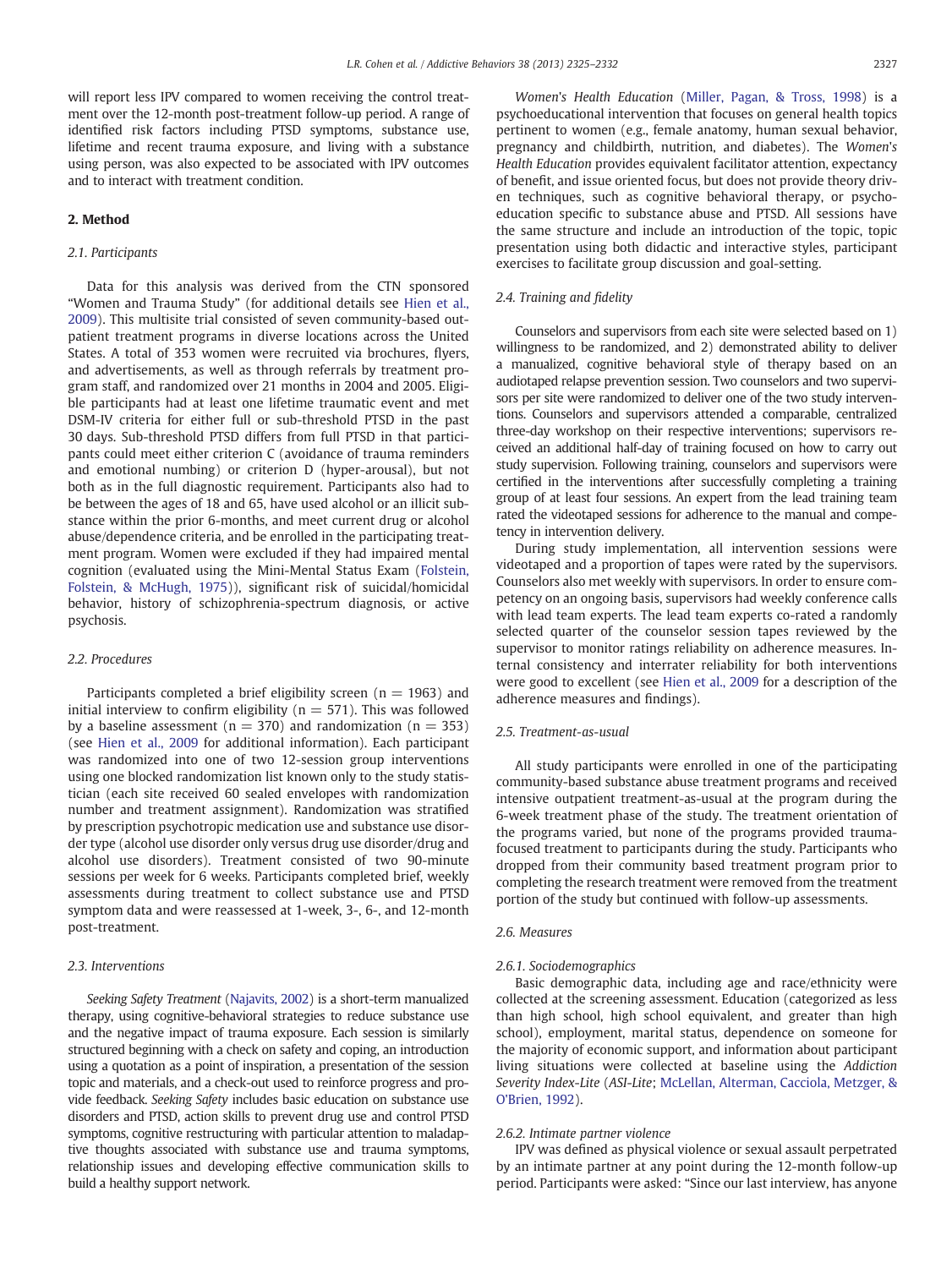used physical violence (such as being slapped, pushed, hit or punched) or the threat of physical violence against you?" and "Since our last interview, has anyone used sexual violence (forcing you to do anything sexual) or the threat of sexual violence against you?" If the items were endorsed, participants were asked to specify if the perpetrator was a spouse/partner/significant other, other relative, stranger, or other person.

# 2.6.3. Trauma and PTSD

The ASI-Lite was used to assess exposure to physical and sexual assault, as it includes questions about both lifetime abuse and abuse within the thirty days prior to baseline. The ASI has repeatedly demonstrated good reliability and internal validity across diverse samples of patients (e.g., [McLellan et al., 1985](#page-7-0)). The Life Events Checklist (LEC), a measure developed at the National Center for Posttraumatic Stress Disorder concurrently with the Clinician Administered PTSD Scale (CAPS), inquires about a range of lifetime traumatic exposures. In this study the LEC was used to assess total number of lifetime exposures to traumas other than physical and sexual assault (e.g., natural disasters, transportation accident, combat/exposure to war-zone, life-threatening illness, or injury).

PTSD symptoms were assessed using the CAPS [\(Blake et al., 1995\)](#page-6-0), a structured interview which measures the frequency and intensity of symptoms of PTSD. The scale includes symptoms related to three PTSD domains: re-experiencing, avoidance/numbing, and hyperarousal. The total CAPS score is calculated by summing each of the three domain subscale scores. The CAPS has excellent psychometric properties including test/re-test reliability and internal consistency [\(Blake et al., 1995\)](#page-6-0). PTSD symptoms were also measured as a continuous variable via self-report based on the 17-item Post Traumatic Stress Disorder Symptom Scale-Self Report (PSS-SR), an inventory that assesses the frequency and intensity of PTSD symptoms [\(Foa, Riggs,](#page-7-0) [Dancu, Constance, & Rothbaum, 1993\)](#page-7-0). The PSS-SR has excellent internal consistency and good test/re-test reliability ([Foa et al., 1993](#page-7-0)).

# 2.6.4. Substance use

The Substance Use Inventory (SUI) [\(Weiss, Hufford, Najavits, &](#page-7-0) [Shaw, 1995](#page-7-0)) was used to measure the number of days of substance use. It consists of a series of self-report questions about frequency of alcohol, cocaine, heroin, marijuana, sedatives, and stimulants during the prior seven days and is adapted from the Time Line Follow-Back measure ([Sobell & Sobell, 1992](#page-7-0)). Biologically confirmed abstinence for drugs of abuse was obtained by use of the SureStep urine drug screen card, a rapid visual immunoassay for the qualitative detection of 10 drug and drug metabolites in human urine. Recent alcohol use was tested using the ALCO-Screen Saliva Alcohol Test, distributed by Jant Pharmacal Corporation that uses a reactive pad to test for blood alcohol content greater than 0.02%. Participants who reported abstinence but were positive on biological measures were considered non-abstinent.

# 2.7. Statistical methods

Participants reporting IPV during the 12-month follow-up period were compared to participants who did not report IPV during this same period on relevant baseline sociodemographic characteristics, trauma exposure, PTSD symptoms, and substance use. T-tests were used for continuous variables and  $X^2$  tests for categorical variables.

There were several hypotheses tested. First, it was put forward that those who participated in Seeking Safety would be less likely than those who participated in Women's Health Education to experience IPV during the 12-month follow-up. Second, relevant risk factors were hypothesized to be associated with more IPV during the 12-month follow-up: a greater number of lifetime traumatic events; either recent or lifetime physical and/or sexual assault; higher PTSD severity; alcohol and/or drug use; and living with a person with alcohol problems or drug use. Finally, it was hypothesized that there would be significant interactions between risk factors and treatment condition. Thus, the main effects of risk factors and potential interaction between treatment assignment on IPV were tested.

First, the bivariate association of risk factors and outcome was determined using logistic regression and controlling for sociodemographic variables (i.e., age, race/ethnicity, education, employment, marital status, and dependence on someone for economic support). When variables hypothesized to interact with the treatment were significantly associated with the outcome in bivariate analysis and the logistic regression determining main effects, a second logistic regression was conducted to determine whether or not there was a significant interaction between the risk factor and treatment. Next, a second series of logistic regression models were used to examine potential interactions between significant risk factors at the bivariate level and the treatment condition. The final model included all significant interactions and risk factors, controlling for sociodemographic variables. The odds ratio and 95% confidence interval is reported for all analyses using logistic regression. SPSS 16.0 was used to carry out all statistical analysis procedures.

#### 3. Results

#### 3.1. Description of the sample

A description of the total sample recruited for participation in the parent study has been described elsewhere ([Hien et al., 2009](#page-7-0)). The current analysis is limited to the 288 participants (81.6% of total participants randomized) who completed at least one of the four possible follow-up assessments (1-week, 3-, 6-, or 12-month post-treatment). There were no significant differences between those who completed follow-up and those who did not ( $n = 65$ ) in terms of age, race/ ethnicity, marital status, education, employment status, receipt of economic support, abstinence from drugs and alcohol, living with someone who uses drugs or alcohol, lifetime or recent exposure to traumatic events, or severity of PTSD. [Table 1](#page-4-0) presents descriptive baseline data for the sample and differences between subgroups with and without IPV at follow-up. The average age of the sample was 39.3 years, 44% were Caucasian and 37% were African American. Approximately 17% were married and 12% and 14% were either living with someone with an alcohol problem or someone using drugs respectively. More than half were unemployed (55%) and almost half had less than a high school education (41%). Half of the participants received the majority of their economic support from someone else. A summary of lifetime traumatic events revealed an average number of eight to nine events ( $M = 8.5$ ,  $SD = 2.8$ ). Almost all participants reported prior exposure to physical or sexual assault (96%) and one in ten reported physical or sexual assault in the prior 30 days. The average PSS-SR total score was 45.4 (SD = 15.4) and CAPS total score was 62.2 ( $SD = 19.7$ ), consistent with a severe level of PTSD symptoms ([Weathers, Keane, & Davidson, 2001\)](#page-7-0).

# 3.2. Comparisons between participants reporting IPV and participants not reporting IPV

No significant differences were found between participants who reported IPV and those who did not report IPV during follow-up on demographic characteristics including age, race/ethnicity, marital status, education, employment or economic dependence. Significant differences were observed for participants living with someone with an alcohol problem in that they were more likely to report IPV at follow-up ( $X^2 = 6.6$ , df = 1, p = .01). Significant differences were also observed on total lifetime exposure to traumatic events, and physical or sexual assault in the last thirty days. Specifically, those who reported a larger number of traumatic events during their lifetime ( $M = 9.2$ , SD = 2.9 vs.  $M = 8.3$ , SD = 2.8) were more likely to report IPV at follow-up (t =  $-2.0$ , df = 285, p = .04), as were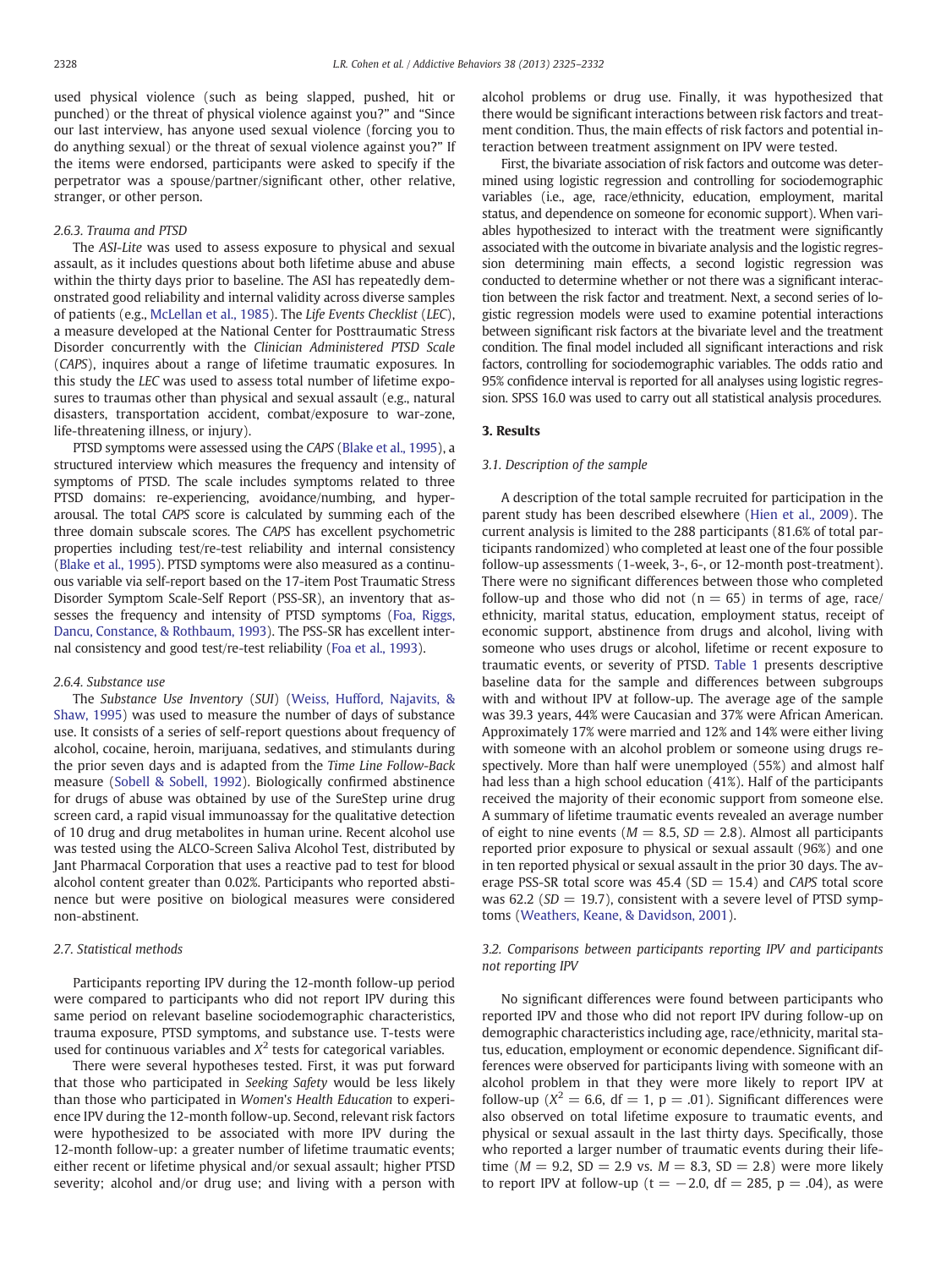#### <span id="page-4-0"></span>Table 1

Baseline characteristics of participants reporting intimate partner violence (IPV) at 12 month follow-up compared to participants reporting no IPV at 12 month follow-up.

|                                                                                | Follow-up sample | <b>IPV</b>  | No IPV      |                   |
|--------------------------------------------------------------------------------|------------------|-------------|-------------|-------------------|
|                                                                                | Total $N = 288$  | $n = 59$    | $n = 229$   |                   |
| Baseline variables                                                             |                  | $M(SD)/\%$  |             | t-test $(df)/X^2$ |
| Age                                                                            | 39.3(9.3)        | 39.5 (7.4)  | 38.6 (9.7)  | 0.65(286)         |
| Race/ethnicity                                                                 |                  |             |             | 5.6               |
| African American                                                               | 36.5             | 49.2        | 33.2        |                   |
| Caucasian                                                                      | 44.1             | 37.3        | 45.9        |                   |
| Latina                                                                         | 6.6              | 3.4         | 7.4         |                   |
| Multi-Racial/Other                                                             | 12.8             | 10.2        | 13.5        |                   |
| Marital status                                                                 |                  |             | 17.5        | 0.53              |
| Married                                                                        | 17.4             | 16.9        | 38.4        |                   |
| Single                                                                         | 37.5             | 33.9        | 44.1        |                   |
| Divorced/Separated                                                             | 45.1             | 49.2        | 41.9        |                   |
| Education                                                                      |                  |             |             | 0.84              |
| <high school<="" td=""><td>40.6</td><td>35.6</td><td>41.9</td><td></td></high> | 40.6             | 35.6        | 41.9        |                   |
| High school                                                                    | 32.2             | 33.9        | 31.9        |                   |
| $>$ High school                                                                | 27.1             | 30.5        | 26.2        |                   |
| Employment status                                                              |                  |             |             | 0.54              |
| Unemployed                                                                     | 54.5             | 55.9        | 54.1        |                   |
| Employed                                                                       | 40.3             | 37.3        | 41.0        |                   |
| Student/retired/disabled                                                       | 5.2              | 6.8         | 4.8         |                   |
| Receives economic support                                                      | 50.0             | 52.5        | 49.3        | 0.19              |
| Lives w/person w/alcohol problems                                              | 13.5             | 23.7        | 10.9        | $6.6*$            |
| Lives w/person using drugs                                                     | 12.2             | 16.9        | 10.9        | 1.6               |
| CAPS total score                                                               | 62.2 (19.7)      | 63.4 (19.8) | 61.9 (19.7) | 0.53(286)         |
| PSS-SR total score                                                             | 45.4 (15.4)      | 46.7(16.5)  | 45.0 (15.2) | $-0.88(285)$      |
| Traumatic life events                                                          | 8.5(2.8)         | 9.2(2.8)    | 8.3(2.8)    | $-2.0(285)*$      |
| Physical or sexual abuse (lifetime)                                            | 95.8             | 98.3        | 95.2        | 1.1               |
| Physical or sexual abuse (prior 30 days)                                       | 10.1             | 16.9        | 8.3         | $3.9*$            |
| Abstinent from drugs/alcohol                                                   | 47.6             | 32.2        | 51.5        | $7.0***$          |

CAPS = Clinician Administered Post Traumatic Stress Disorder. PSS-SR = Self Reported Symptoms of Post Traumatic Stress Disorder.

 $p < .05$ .

\*\*  $p < .01$ .

those who reported recent (prior 30 days) exposure to physical or sexual assault ( $X^2 = 3.8$ , df = 1, p = . 049). Participants who were abstinent at baseline were less likely to report IPV during the follow-up period ( $X^2 = 7.0$ , df = 1, p = . 008).

#### 3.3. Associations between risk factors and IPV at follow-up

The association between each risk factor and IPV over follow-up was examined (see first column in [Table 2\)](#page-5-0). Those who were living with someone with an alcohol problem were more than three times more likely  $(0,R = 3.2, 95\% C.I. = 1.2-8.4)$  to report IPV during the 12-month follow-up. Participants who were abstinent from drugs and alcohol at baseline were significantly less likely to report IPV  $(0.R. = .33, 95\% C.I. = .16-.68)$ . Traumatic life events and self-reported physical or sexual assault 30 days prior to baseline approached significance ( $p = .05$  and  $p = .06$ ). Treatment condition, living with someone using drugs, and severity of PTSD symptoms (using both the CAPS and PSS-SR) were not associated with IPV over follow-up.

Interactions between living with a person with alcohol problems, abstinence, lifetime traumatic events, and lifetime physical/sexual abuse were then separately tested as interactions with the intervention. One significant interaction was detected between participant abstinence at baseline and treatment condition (see column 2 in [Table 2](#page-5-0)). Those who were abstinent from drugs and alcohol at baseline and were assigned to Seeking Safety were less likely to report IPV over the 12 months following treatment (O.R.  $=$  .24, 95%  $CL = .06-.96$ ) compared to those assigned to Seeking Safety that were actively using at baseline and those who were abstinent and were assigned to Women's Health Education.

[Table 2](#page-5-0) (column 2) also presents the associations of other risk factors adjusted for the interaction between treatment condition and abstinence, risk factors, and sociodemographic variables. Other main effects were consistent with the unadjusted logistic regression

analysis, except recent physical/sexual violence that reached significance in the adjusted model. Participants who reported recent violence were at greater risk of IPV at follow-up (O.R.  $= 2.7, 95\%$  $CL = 1.0-7.0$ ) In addition, the main effect of total traumatic life events approached significance in the adjusted model ( $p = .06$ ;  $O.R. = 1.1, 95\% C.I. = 1.0-1.3$ .

#### 4. Discussion

There is a paucity of research that examines the association and treatment of PTSD–SUD dual diagnosis and IPV. The broad aim of the current study was to integrate these separate lines of research to further understanding of the complex relationship among these variables. Specifically, this study examines if a short-term traumafocused treatment is superior to a general psychoeducation group in reducing the risk of IPV exposure at follow-up. To inform how PTSD, SUD, and IPV are linked, the study also reports on associations between PTSD–SUD symptoms and IPV over a 12-month follow-up timeframe.

We hypothesized, that given the emphasis on establishing and promoting safety, Seeking Safety would be superior to Women's Health Education in reducing the risk of IPV over the 1-year study follow-up period. Findings did not support this hypothesis in that no main effect for treatment condition was detected. However, a significant and clinically meaningful interaction was found. Results show that women who were abstinent at baseline were significantly less likely to report IPV during follow-up if they had been assigned to the Seeking Safety treatment.

Findings of no main effect suggest that Seeking Safety's focus on establishing safety may not be generalizable to all types of unsafe situations or to women with varying levels of substance use. Women who are currently experiencing IPV may also need interventions specifically targeting substance use disorders in a sustained way. This is in line with recommendations made by best practice guidelines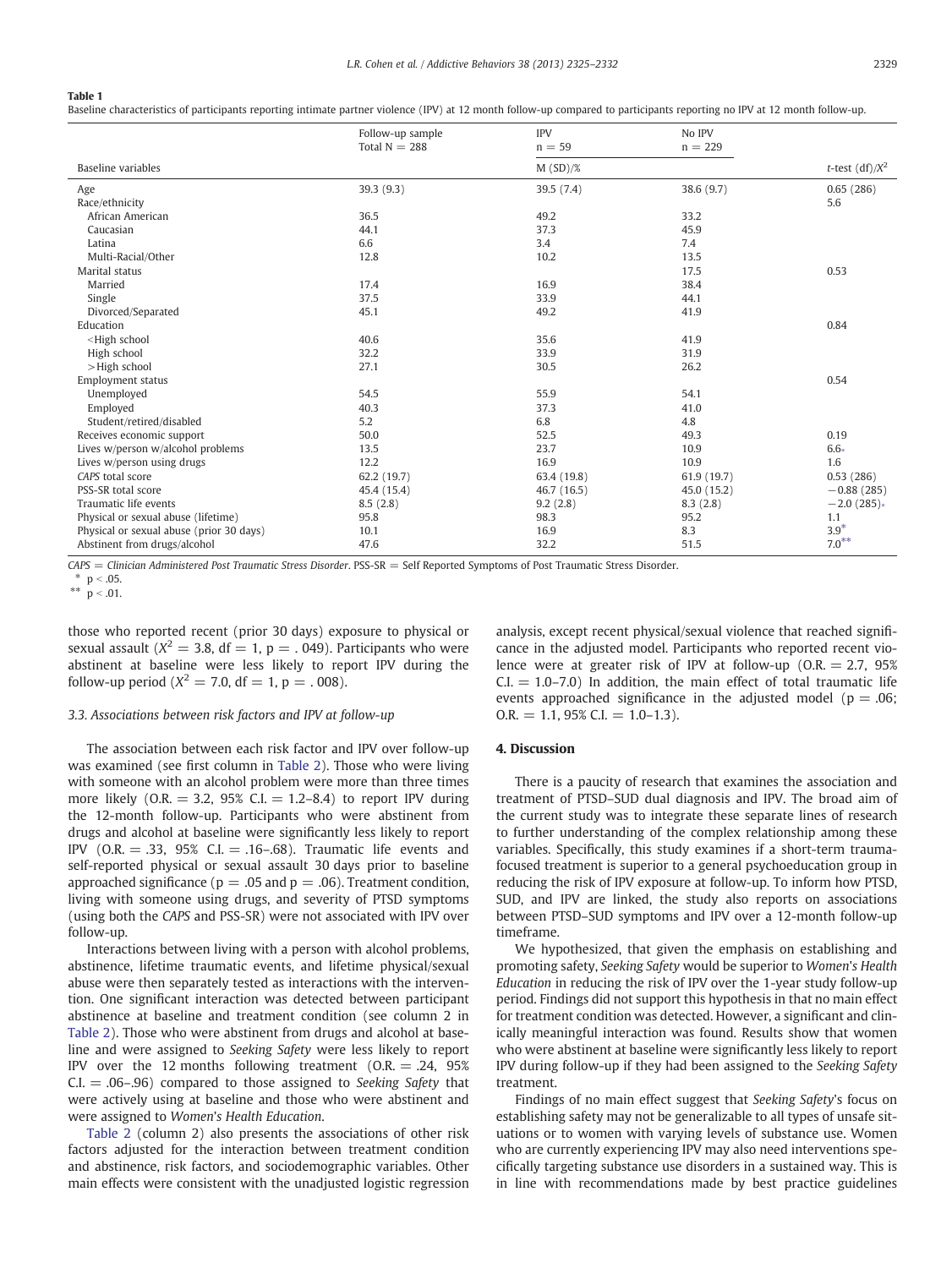#### <span id="page-5-0"></span>Table 2

Logistic regression model predicting intimate partner violence at 12 month follow-up for participants with at least one follow up assessment ( $N = 288$ ).

|                                                                                                     | Main effects                  | Model adjusted for interactions |
|-----------------------------------------------------------------------------------------------------|-------------------------------|---------------------------------|
|                                                                                                     | O.R. (95% C.I.)               | O.R. (95% C.I.)                 |
| Age                                                                                                 | $.95(.91-.99)^*$              | $.94(.90-.99)^*$                |
| Race/ethnicity                                                                                      |                               |                                 |
| Caucasian (ref)                                                                                     |                               |                                 |
| African American                                                                                    | 2.3 $(1.1-4.9)^*$             | 2.3 $(1.1 - 5.0)^*$             |
| Latina                                                                                              | $0.39(.07 - 2.1)^*$           | $0.38(.07 - 2.1)$               |
| Other                                                                                               | $0.85$ $(.29-2.5)$            | $0.76$ $(.25-2.3)$              |
| Education                                                                                           |                               |                                 |
| <high school<="" td=""><td><math>1.2</math> (.52-2.6)</td><td><math>1.2(.51-2.6)</math></td></high> | $1.2$ (.52-2.6)               | $1.2(.51-2.6)$                  |
| High school                                                                                         | $1.1$ $(.47-2.5)$             | $1.0(.44-2.4)$                  |
| >High school (ref)                                                                                  | $\overline{\phantom{a}}$      |                                 |
| <b>Marital Status</b>                                                                               |                               |                                 |
| Married (ref)                                                                                       |                               |                                 |
| Divorced/separated                                                                                  | $1.5(.57-4.0)$                | $1.5(.56-3.9)$                  |
| Single                                                                                              | $0.82$ (.30-2.3)              | $0.71$ $(.25-2.0)$              |
| <b>Employment Status</b>                                                                            |                               |                                 |
| Unemployed (ref)                                                                                    |                               |                                 |
| Employed                                                                                            | $0.92(46-1.8)$                | $0.86(.42-1.7)$                 |
| Student/retired/disabled                                                                            | $1.2$ (.30-4.8)               | $1.1(.28-4.6)$                  |
| Receives economic support                                                                           |                               |                                 |
| Yes                                                                                                 | $1.0$ $(.52-2.1)$             | $1.1$ $(.55-2.2)$               |
| Lives w/person w/alcohol problems                                                                   |                               |                                 |
| Yes                                                                                                 | 3.2 $(1.2 - 8.4)^*$           | 3.1 $(1.1 - 8.4)^*$             |
| Lives w/person using drugs                                                                          |                               |                                 |
| Yes                                                                                                 | $0.79$ $(.27-2.3)$            | $0.77$ $(.26-2.3)$              |
| CAPS total score                                                                                    | $0.99$ $(.97-1.0)$            | $0.99$ $(.97-1.0)$              |
| PSS-SR total score                                                                                  | $1.0$ (.97-1.03)              | $1.0(.98-1.0)$                  |
| Traumatic life events                                                                               | $1.1(1.0-1.3)^+$              | $1.1(1.0-1.3)^+$                |
| Physical or sexual abuse (lifetime)                                                                 |                               |                                 |
| Yes                                                                                                 | $3.6(.37-35.6)^{++}$          | $3.5(.36-34.3)$                 |
| Physical or sexual abuse (prior 30 days)                                                            |                               |                                 |
| Yes                                                                                                 | $2.5(.95-6.5)$                | 2.7 $(1.0-7.0)^*$               |
| Abstinent from drugs/alcohol                                                                        |                               |                                 |
| Yes                                                                                                 | $0.33$ (.16–.68) <sup>*</sup> | $0.16$ (.06-.46) <sup>*</sup>   |
| Treatment condition                                                                                 |                               |                                 |
| Seeking safety                                                                                      | $0.73$ $(.39-1.4)$            | $0.43$ (.19 - .98) <sup>*</sup> |
| Treatment condition $\times$ abstinent from drugs/alcohol                                           | $\overline{\phantom{a}}$      | $0.24$ (.06–.96) <sup>*</sup>   |

Note. O.R. = Odds Ratio. C.I. = Confidence Interval. CAPS = Clinician Administered Post Traumatic Stress Disorder Scale. PSS-SR = Post Traumatic Stress Disorder Symptom Scale-Self Report.

 $p < .05$ .

 $p = .05$ .

 $+$   $+$  p = .06.

for the treatment of substance abuse ([SAMHSA/CSAT Treatment](#page-7-0) [Improvement Protocols, 1993\)](#page-7-0) stating that substance abuse and domestic violence treatment programs should be attuned to both problems and their interconnection. Competing philosophies and terminologies have challenged the implementation of this recommendation; however both problems need to be prioritized to adequately respond to individuals' specific needs.

The interaction between abstinence and Seeking Safety suggests that women who have achieved sobriety may be better able to utilize the strategies contained within the curriculum (e.g., cognitive behavioral coping skills or altering maladaptive thought processes) and apply them to current IPV situations. Thus, women who are not using drugs and alcohol may be better able to recognize and take advantage of options and alternatives. Further, this may suggest that in order for a woman to apply skills from the trauma-focused model that will generalize to IPV exposures, she may need to be at a later stage of recovery or treatment. Viewed in the context of the self-medication model, women who are abstinent at pre-treatment are no longer utilizing substances as a means of coping with distressing PTSD symptoms, which in turn may make them more motivated to learn and practice the coping skills that SS has to offer. This finding of an SS-abstinence interaction has implications for sequencing of treatment for some women dually diagnosed with PTSD–SUD and currently living with abusive partners.

As predicted, several identified baseline risk factors did have an association with IPV outcomes. Participants who reported using drugs or alcohol and participants living with someone with an alcohol problem at baseline were significantly more likely to report IPV during the 1-year follow-up period. These results are consistent with a large body of literature documenting a strong correlation between IPV and alcohol use by a co-habitating partner or spouse [\(Leonard & Quigley, 1999; Testa et al., 2003](#page-7-0)), and studies showing that perpetrator alcohol use appears to be more related to IPV than other substances ([Kyriacou et al., 1999](#page-7-0)).

Participants who reported exposure to physical or sexual assault in the 30 days prior to treatment were more likely to report IPV during the 1-year follow-up period at a trend level. This finding underscores the importance of assessing recent physical/sexual violence in substance abusing women, especially those with trauma histories. Significant associations with IPV outcomes, however, were not detected for lifetime number of traumatic events, lifetime physical/ sexual abuse, PTSD symptom severity or living with someone who is using drugs. The number of lifetime traumatic events may not have predicted the IPV outcomes, in part, because the types of events evaluated on the Life Events Checklist in this study were primarily non-interpersonal traumas (e.g., transportation accidents, natural disasters). However, lifetime physical/sexual assault also was not associated with current IPV suggesting that recent violence is a better indicator of risk of subsequent IPV in this population.

Surprisingly, there was neither a main effect nor interaction with treatment condition for PTSD symptom severity. In line with prior findings ([Najavits et al., 2004](#page-7-0)), 20% of this sample of multiply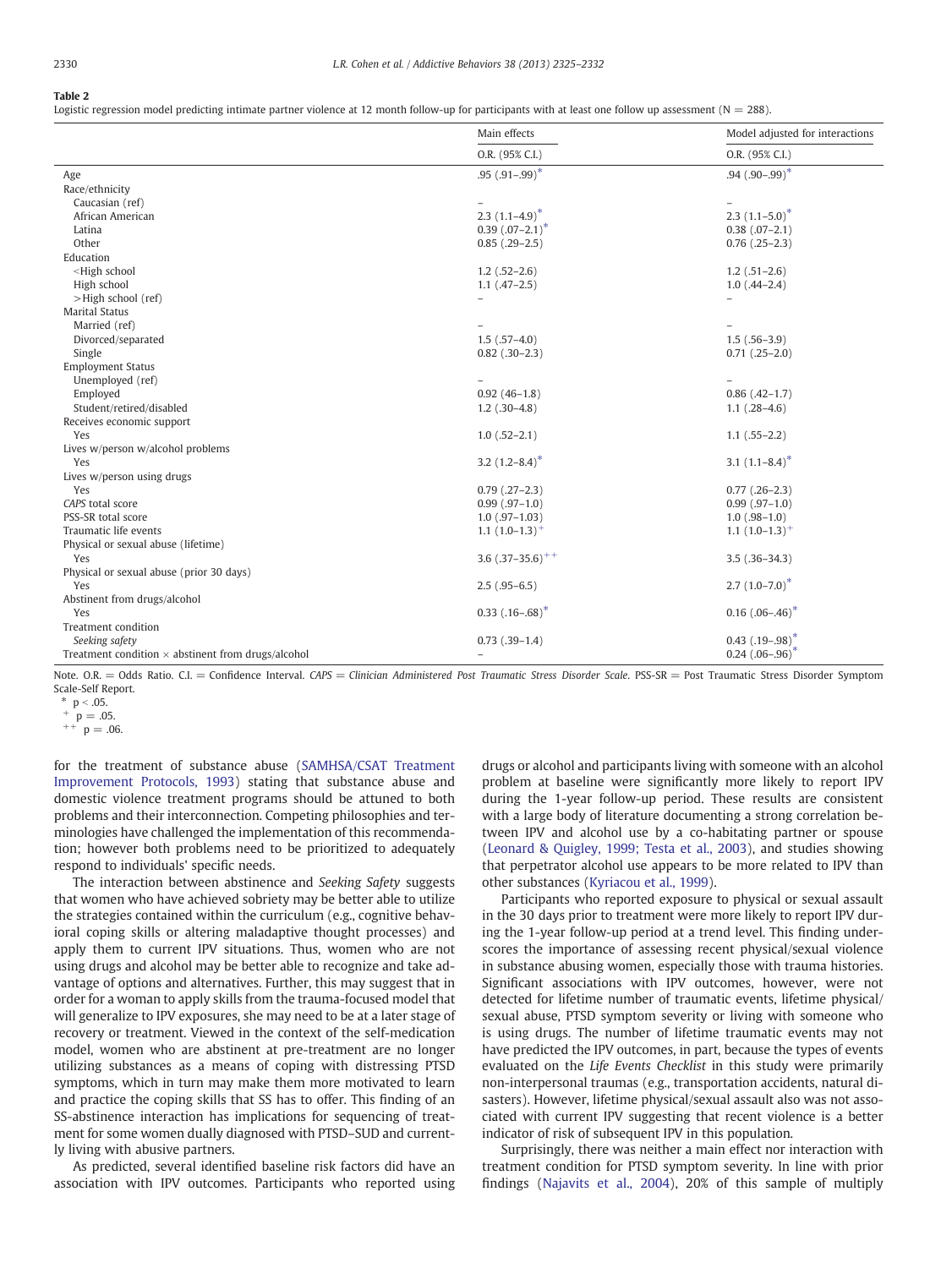<span id="page-6-0"></span>traumatized women dually diagnosed with PTSD and SUD reported IPV over a 1-year period. This compares to annual rates of approximately 3% in general samples of women ([Tjaden & Thoennes, 2000](#page-7-0)). The presence of PTSD and SUD may be the central link to IPV regardless of PTSD severity level.

#### 4.1. Study implications

These study results have important and clinically meaningful implications for tailoring treatments and matching treatments to specific patient characteristics and risk factors. Though Seeking Safety did not produce a main effect on IPV, results indicate that this treatment was associated with significantly better IPV outcomes for a subset of patients. Outcomes suggest that individuals with comorbid PTSD– SUD may differentially benefit from integrated interventions that address trauma related symptoms, as well as substance use, in terms of IPV. Seeking Safety is likely to be most effective for reducing risk of future IPV for participants who have achieved a period of abstinence. Again, applying skills learned within Seeking Safety to situations involving violent partners may require higher functioning and less impaired cognition and decision-making that likely result from drug and alcohol abstinence. IPV is also less likely among women who do not live with a person with alcohol problems and have not experienced recent abuse. Both substance abuse treatment and domestic violence services should adequately assess the multiple issues at play among women experiencing IPV, including partner and living situations, substance use, motivation to seek drug or alcohol treatment, and recent IPV exposure.

#### 4.2. Study strengths and limitations

There are many strengths of the current investigation. Most importantly this is the first study to examine IPV as a treatment outcome in the context of a large-scale randomized intervention trial for women dually diagnosed with PTSD and SUD. This study included a range of well-validated measures across a number of domains relevant to IPV. It also utilized both self-report and interviewer administered assessments and a range of time periods (lifetime, past 30 days). In addition, biological measures were used to verify self-reported substance use.

Various limitations, however, suggest the need to interpret results cautiously. First causality cannot be assumed. Specifically, we cannot speak of the impact that treatment had on IPV outcomes per se, but rather focus on the correlational nature of findings. Also, a baseline measure of IPV was lacking. Though we were able to evaluate both recent and lifetime exposure to interpersonal violence, measures used at pretreatment did not specify perpetrator type. Additionally, since the substance use variable in this analysis was dichotomized as abstinent or not abstinent, it is unclear whether recent reductions in substance use for those still using may have also led to greater benefits from Seeking Safety in terms of subsequent IPV exposure. This has implications for harm reduction versus abstinence-based models of treatment. Future research should include continuous measures of alcohol and drug use. Finally, results may not be generalizable to populations of women not currently in treatment for substance use disorders or to populations not willing to participate in treatment research. Despite these limitations, this study provides an important contribution and also indicates potential areas for future research.

# 4.3. Conclusions

The current study underscores the need for further research to evaluate both PTSD–SUD and IPV domains, as it is likely that more integrated treatment of SUD, PTSD, and IPV is necessary to successfully interrupt the cycle of victimization in this comorbid population. This study also further illustrates the importance of assessing how cognitive-behavioral treatment may impact a range of outcomes associated with PTSD–SUD and of conducting analyses that move beyond only a primary outcome focus to examine potentially meaningful interactions. Future research is needed to examine IPV in dually diagnosed populations, as well as how treatments can be most effective across a range of outcomes, including alternative PTSD–SUD treatments. Further exploration of various pathways among substance use, PTSD symptoms and IPV, including potential mediating factors (e.g., motivation for and expectancies of using substances) could provide useful information in terms of targeting and sequencing interventions.

#### Role of funding sources

The research reported in this article was supported by a grant from the National Institute on Drug Abuse (NIDA) Clinical Trials Network (CTN): U10 DA13035 (Edward Nunes, PI); the NIDA CTN publication committee reviewed a draft of this publication and provided comments.

#### Contributors

All authors contributed to the design of the study and discussion of results. Cohen managed the literature review, introduction and method sections. Field undertook the statistical analysis and presentation of the results. All authors contributed to and have approved the final manuscript.

#### Conflict of interest

All authors declare that they have no conflicts of interest.

#### Acknowledgments

We thank the seven substance abuse treatment programs that participated in the NIDA CTN Women and Trauma Study, from which this data originated.

#### References

- Anderson, K. L. (2002). Perpetrator or victim? Relationships between intimate partner violence and well-being. Journal of Marriage and Family, 64, 851–863.
- Blake, D. B., Weathers, F. W., Nagy, L. M., Kaloupek, D. G., Gusman, F. D., Charney, D. S., et al. (1995). The development of a Clinician-Administered PTSD Scale. Journal of Traumatic Stress, 8, 75–90.
- Brady, K. T., Dansky, B. S., Back, S. E., Foa, E. B., & Carroll, K. M. (2001). Exposure therapy in the treatment of PTSD among cocaine-dependent individuals: Preliminary findings. Journal of Substance Abuse Treatment, 21, 47–54.
- Brady, K. T., Killeen, T., Saladin, M. E., Dansken, B., & Becker, S. (1994). Comorbid substance abuse and posttraumatic stress disorder: Characteristics of women in treatment. The American Journal on Addictions, 3, 160–163.
- Brown, P. J., & Wolfe, J. (1994). Substance abuse and post-traumatic stress disorder comorbidity. Drug and Alcohol Dependence, 35, 51–59.
- Campbell, J. C. (2002). Health consequences of intimate partner violence. The Lancet, 359, 1331–1336.
- Centers for Disease Control and Prevention (2008). Adverse health conditions and health risk behaviors associated with intimate partner violence—United States, 2005. (No. 2008-723-026/41075). Retrieved from. [http://www.cdc.gov/mmwr/](http://www.cdc.gov/mmwr/preview/mmwrhtml/mm5705a1.htm) [preview/mmwrhtml/mm5705a1.htm](http://www.cdc.gov/mmwr/preview/mmwrhtml/mm5705a1.htm)
- Classen, C. C., Palesh, O. G., & Aggarwal, R. (2005). Sexual revictimization: A review of the empirical literature. Trauma, Violence & Abuse, 6(2), 103-129.
- Cohen, L. R., & Hien, D. A. (2006). Treatment outcomes for substance abusing women with PTSD and complex trauma. Psychiatric Services, 57, 100–106.
- Coid, J., Petruckevitch, A., Feder, G., Chung, W., Richardson, J., & Moorey, S. (2001). Relation between childhood sexual and physical abuse and risk of revictimization in women: A cross-sectional survey. The Lancet, 358, 450–454.
- Coker, A. L., Davis, K. E., Arias, I., Desai, S., Sanderson, M., Brandt, H. M., et al. (2002). Physical and mental health effects of intimate partner violence for men and women. American Journal of Preventive Medicine, 23, 260–268.
- Coker, A. L., Weston, R., Creson, D. L., Justice, B., & Blakeney, P. (2005). PTSD symptoms among men and women survivors of intimate partner violence: The role of risk and protective factors. Violence and Victims, 20, 625–643.
- Collins, J. J., & Spencer, D. L. (2002). Linkage of domestic violence and substance abuse services, research in brief, executive summary. U.S. Department of Justice.
- Covington, S. S., Burke, C., Keaton, S., & Norcott, C. (2008). Evaluation of a traumainfirmed and gender-responsive intervention for women in drug treatment. Journal of Psychoactive Drugs, Supplement, 5, 377–385.
- Cunradi, C. B., Caetano, R., & Schafer, J. (2002). Alcohol-related problems, drug use, and male intimate partner violence severity among US couples. Alcoholism, Clinical and Experimental Research, 26, 493–500.
- Dansky, B. S., Byrne, C. A., & Brady, K. T. (1999). Intimate partner violence and post-traumatic stress disorder among individuals with cocaine dependence. The American Journal of Drug and Alcohol Abuse, 25, 257–268.
- Dansky, B. S., Sladin, M. E., Brady, K. T., Kilpatrick, D. G., & Resnick, H. S. (1995). Prevalence of victimization and posttraumatic stress disorder among women with substance use disorders: Comparison of telephone and in-person assessment samples. The International Journal of the Addictions, 30(9), 1079–1099.